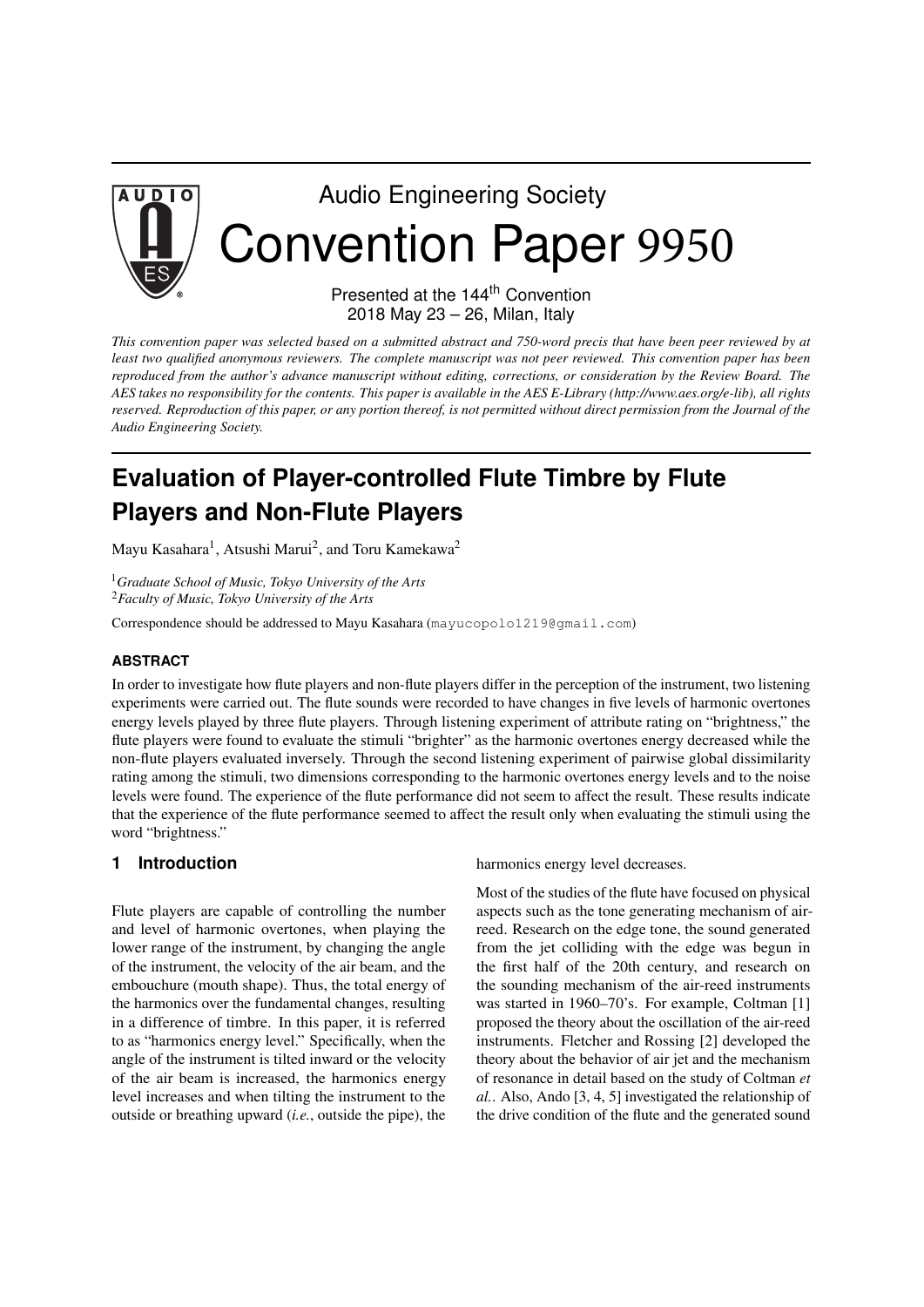and proposed that the bias of the air beam (how much the center plane of the thickness of the air beam leaving the lip is biased toward the inside of the pipe) and the velocity of the air beam are considered to be the most important conditions among the nine drive conditions such as the velocity and the thickness of the air beam, the radius of the upper lip, *etc.*, to control the physical parameters of the generated sounds. In these studies, Ando confirmed that the velocity of the air beam affects the sound pressure of the generated sound in the whole range and the abundance of the harmonic overtones in the lower range, and that it plays an important role that harmonic overtones become abundant with the velocity of the air beam in the lower range to control the loudness in this range.

Grey [6] investigated the timbre of musical instruments from a more subjective viewpoint. He examined the perceptual similarities of 16 musical instrument samples including a flute tone that were synthesized based upon an analysis of actual instrument tones, and the result was analyzed with multidimensional scaling and hierarchic clustering. A three-dimensional timbre space was obtained and each dimension was corresponded to 1) the spectral energy distribution; 2) the presence of synchronicity in the transients of the higher harmonics, along with the closely related amount of spectral fluctuation within the the tone through time; and 3) the presence of low-amplitude high-frequency energy in the initial attack segment. In his study, the flute sound was classified into the same cluster as the three cello sounds played in different position of bow.

Although the numerous studies on the flute timbres exist, authors know of few studies referred to the playercontrolled harmonics energy level such as the abovementioned works by Ando [3, 4, 5]. Investigation of the harmonics energy level and its relation to the timbre perception are not thoroughly done, and there are few reports about it other than the personal opinions of the flute players or the listeners. However, their opinions do not always agree. For example, non-flute players usually evaluate the flute timbre as brighter along with the increase of the harmonics energy level. This corresponds with the former study suggesting brighter evaluation of sounds is generally caused by the higher spectral centroids and the existence of higher harmonics [7, 8, 9]. In contrast, flute players tend to evaluate the timbre brighter as the harmonics energy level decreases as far as the first author inquired about.

In lessons and recordings, the timbre is often expressed in words, but if there is a difference in perception of the timbre between players and non-players, it may become an obstacle for communication between a performer and a recording engineer. Investigating how people feel the player-controlled flute timbres by a quantitative method may contribute to smooth communication in these situations.

In this study, two listening experiments were carried out for the purpose of revealing how flute players and non-flute players perceive the player-controlled flute timbres.

Section 2 of this paper describes sound stimuli whose harmonics energy levels were controlled by the flute players. Section 3 presents about experiment 1 examined the brightness of the stimuli, section 4 presents about experiment 2 evaluated global dissimilarity among the stimuli, and section 5 discusses about these results.

# **2 Sound Stimuli**

Three students majoring in the flute in Tokyo University of the Arts or Tokyo College of Music participated to record the stimuli. The flutists were informally interviewed before the recording and responded that they can play tones in different levels of harmonic energy. Thus, they were asked to play long tones of D4 (295 Hz) and H4 (496 Hz) five times without vibrato and to increase the harmonics energy level gradually from the first time to the fifth time.

The players had around ten years of flute playing experiences. Player A played the Brannen, Player B played the Powell, and player C played body and footjoint of the Muramatsu and head-joint of the Nagahara.

Total of 15 stimuli for D and H respectively were prepared. The loudnesses of the stimuli were equalized using the Replay Gain function of the Audacity audio editing software followed by the first author's fine adjustments. The stimuli were labeled as combinations of a player symbol (A, B, or C) and the level of five harmonics energy level (1 through 5 in increasing order). Spectral centroids of them are shown in Table 1. The spectral centroid was calculated using the following equation,

$$
\text{Spec. Cent.} = \exp\left(\frac{\sum_{n=1}^{N} x_n \log f_n}{\sum_{n=1}^{N} x_n}\right) \tag{1}
$$

AES 144<sup>th</sup> Convention, Milan, Italy, 2018 May 
$$
23 - 26
$$

\nPage 2 of 8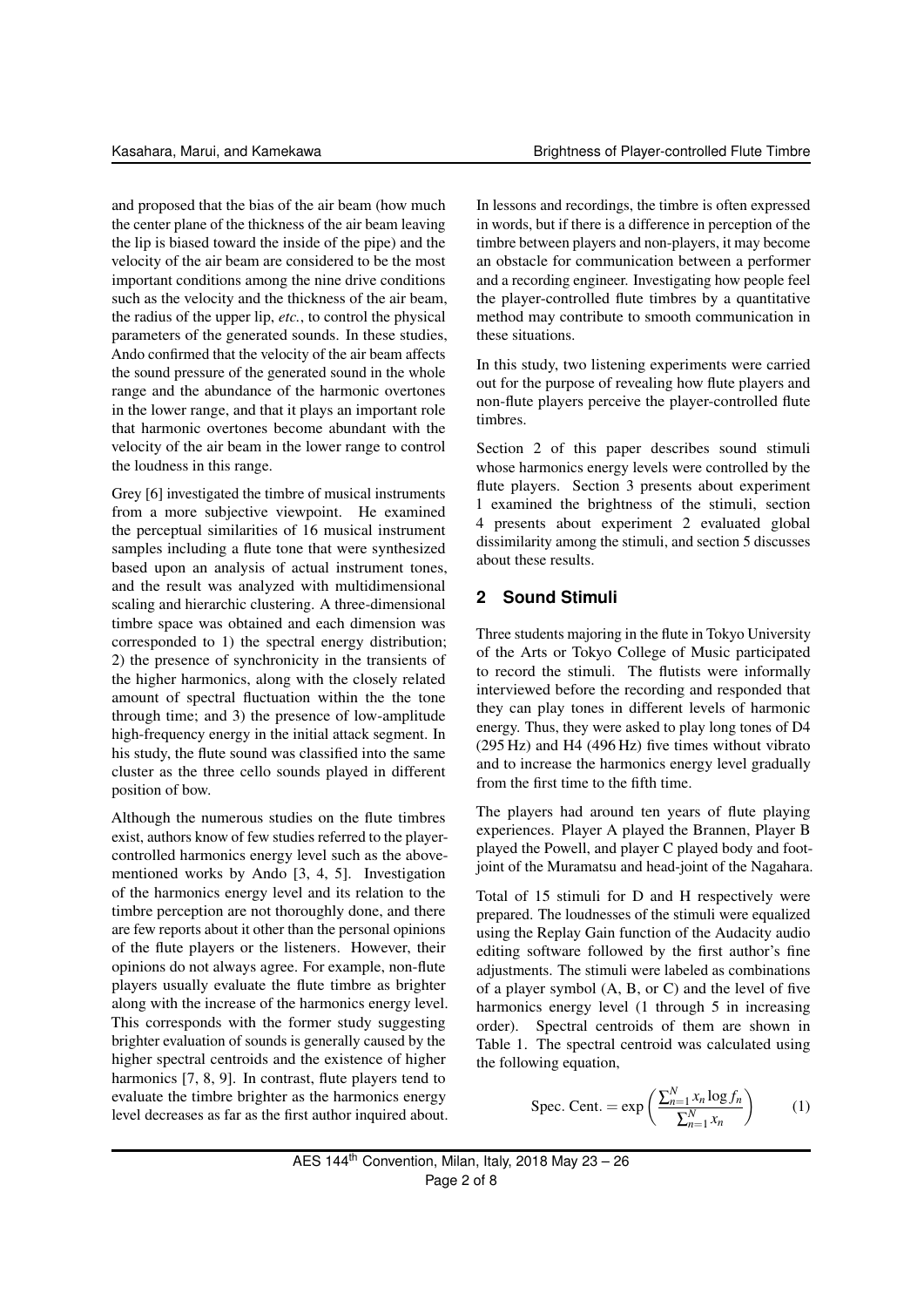| Player A | A1             | A <sub>2</sub>        | A <sup>3</sup> | A <sub>4</sub> | A <sub>5</sub> |
|----------|----------------|-----------------------|----------------|----------------|----------------|
|          | 303            | 373                   | 391            | 454            | 546            |
| Player B | B <sub>1</sub> | <b>B</b> <sub>2</sub> | B <sub>3</sub> | B4             | <b>B5</b>      |
|          | 345            | 437                   | 452            | 496            | 627            |
| Player C | C <sub>1</sub> | C2                    | C <sub>3</sub> | C4             | C5             |
|          | 373            | 518                   | 540            | 573            | 749            |
| Player A | A <sub>1</sub> | A2                    | A <sup>3</sup> | A <sub>4</sub> | A5             |
|          | 745            | 670                   | 985            | 944            | 986            |
| Player B | B1             | B <sub>2</sub>        | B <sub>3</sub> | B4             | <b>B5</b>      |
|          | 591            | 699                   | 819            | 975            | 1097           |
| Player C | C1             | C2                    | C <sub>3</sub> | $\mathsf{C}4$  | C5             |
|          | 545            | 568                   | 744            | 907            | 981            |
|          |                |                       |                |                |                |

Table 1: Stimuli codes and their spectral centroids in Hz (upper panel: D tones, lower panel: H tones)

where *n* is FFT bin number from *N* bins and  $x_n$  is an energy at bin frequency  $f_n$  of the power spectrum of a stimulus. Logarithm and exponentiation are used to roughly correspond the result to the perceived pitch of a frequency (note that multiplication in frequency scale corresponds to addition in the octave scale). Spectral centroids of the stimuli appeared to be increasing approximately corresponding to the order in which the players played.

# **3 Experiment 1**

# **3.1 Method**

Scheffe's pairwise comparison method using sevenpoint scale was used. Participants were asked to evaluate which and by how much of the two presented stimuli is brighter. The term *akarusa* ("brightness" in Japanese) was used because all participants were native speakers of Japanese language. The total number of pairwise comparisons was  $105 (= 15 \times (15 - 1) \div 2)$ each for D and H tones.

The GUI for the experiment (Fig. 1) was programmed with Pure Data. The participant was allowed to switch between the two stimuli at any time using the two boxes with a filled box (under "Switcher"), and responded with the seven-point scale under it. Stimuli were looped until the participant pressed a button to proceed to the next pair of stimuli.

The stimuli were presented via a pair of Sony MDR-CD900ST headphones connected to the analogue audio



Fig. 1: Graphical User Interface used in the Experiment 1. The Japanese characters above the seven-point selector reads *akarusa* ("brightness").

output jack of an Apple MacBook Pro (2013 model) placed in a quiet room. Before the experiment, participants listened to all stimuli in a random order to make a basis for evaluation. Loudness level was adjusted by each participant before the experiment and was not changed during the experiment.

### **3.2 Participants**

Students of the Tokyo University of the Arts participated in the experiments. They were divided into three groups according to their musical experiences. The first group with seven flute players who have nine to eleven years of playing experience was named "Flutist group." The second group with twenty nonflute players and eighteen of those were majoring in a sound recording technology and acoustics research department was named "Engineer group." The third group with seven non-flute players majoring other instruments was named "Musician group." Three of them were majoring piano, one was majoring contrabass, one was majoring horn, and the other two were majoring *shakuhachi* (Japanese end-blown flute).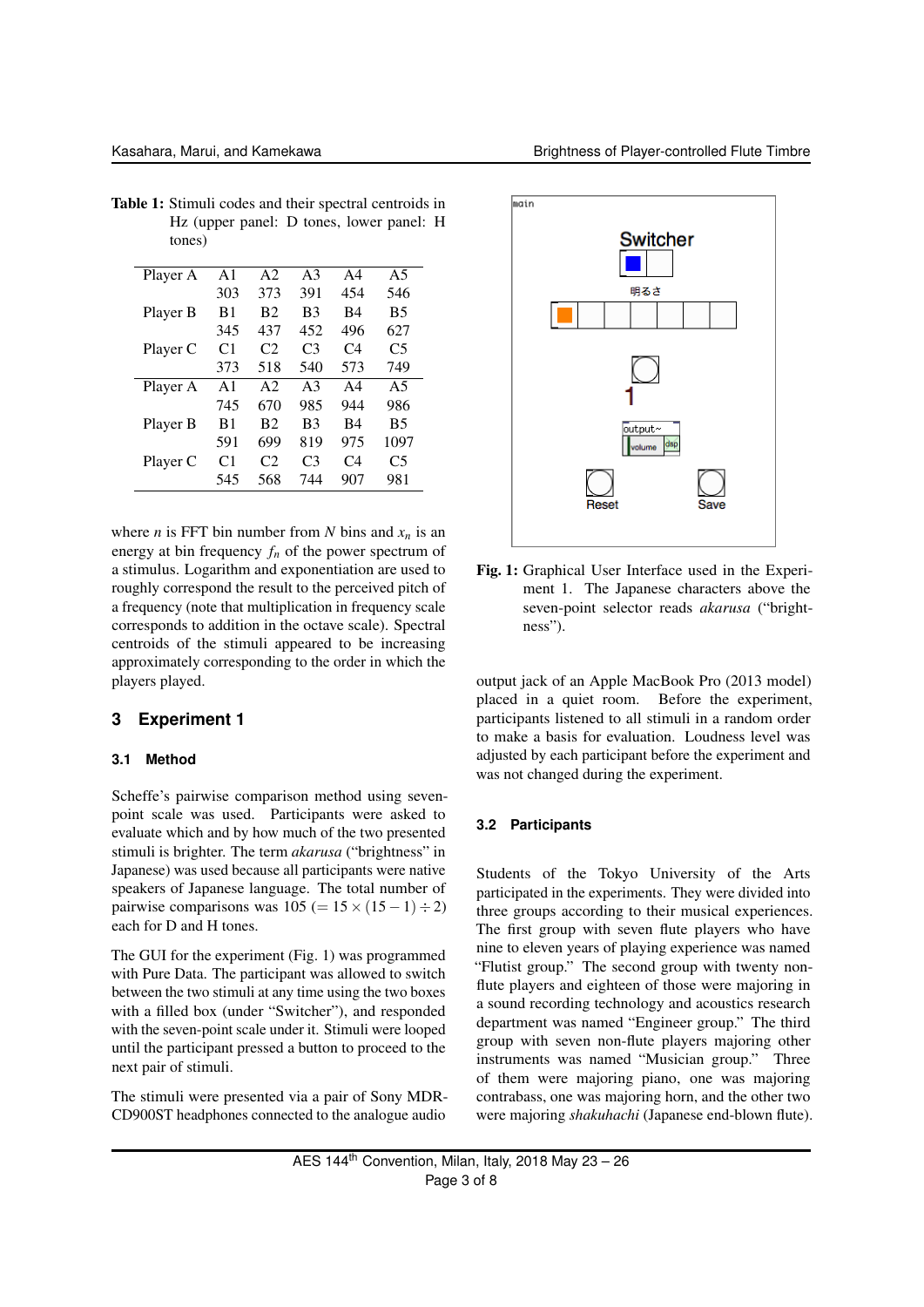

Fig. 2: Ratings by the Flutist group (upper panel: D tones, lower panel: H tones). Symbols show mean ratings (higher is "brighter") and error bars show 95% confidence intervals.



Fig. 3: Mean ratings of the Type 1 of the Flutist group (left panel: D tones, right panel: H tones)



Fig. 4: Mean ratings of the Type 2 of the Flutist group (left panel: D tones, right panel: H tones)

#### **3.3 Result**

The result of the Flutist group is shown in Fig. 2. The horizontal axis represents the stimulus number. The vertical axis represents the rating of brightness, and it is evaluated as brighter as the stimulus is located above.

The Flutist group indicated the tendency of evaluating the stimuli "brighter" as the harmonics energy level decreased. However, the graph of Player A appears to the ascending in D tones and the slope is not as steep as the other players in H tones. It is possible that the mean ratings were offset because of individual differences in the evaluation of seven participants. Therefore, seven people were classified into three types for each tendency of individual evaluation.

Type 1 is the type that evaluated the stimuli "brighter" as the harmonics energy level decreased (Fig. 3). Three people in D tones and five in H tones came under this type. Type 2 is those who evaluated the stimuli of player A "brighter" as the harmonics energy levels increased, and the stimuli of the other players "brighter" as the harmonics energy level decreased (Fig. 4). Two people in D tones and one in H tones came under this type. Type 3 is those who evaluated the stimuli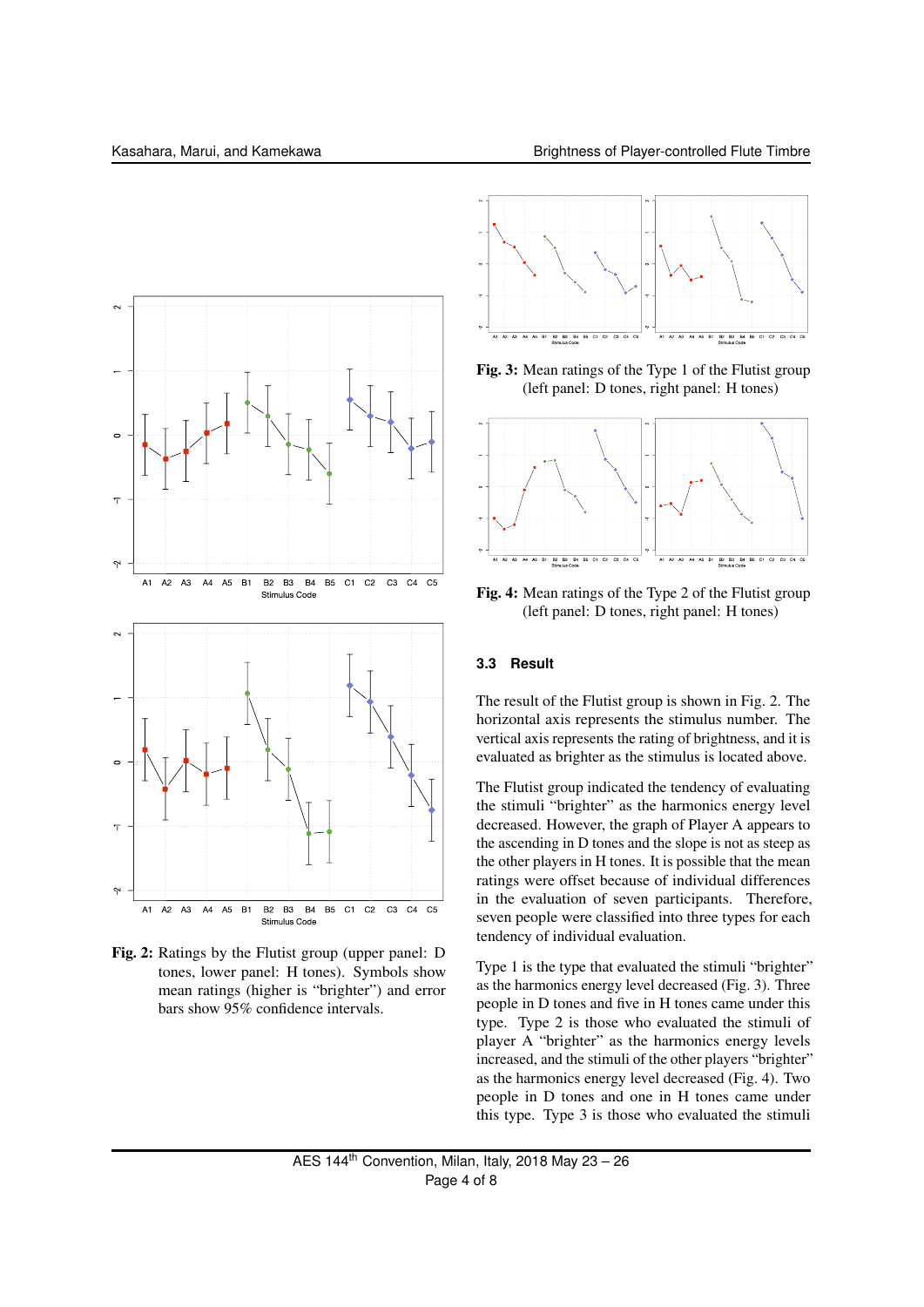

Fig. 5: Mean ratings of the Type 3 of the Flutist group (left panel: D tones, right panel: H tones)

"brighter" as the harmonics energy levels increased (Fig. 5). Two people in D tones and one in H tones came under this type.

Since non-flute players of the Engineer group and the Musician group showed the same tendency of evaluation, the result unified both groups is shown in Fig. 6. The Engineer and Musician groups indicated the tendency of evaluating the stimuli "brighter" as the harmonics energy levels increased in contrast to the overall trend of the Flutist group.

From these results, it was found that the flute players evaluate the stimuli "brighter" as the harmonics energy level decreases, although there were individual differences, and the non-flute players evaluate the stimuli "brighter" as the harmonics energy level increases.

# **4 Experiment 2**

# **4.1 Method**

Experiment 2 was conducted using same method and the stimuli as experiment 1. Participants were asked to evaluate the pairwise global dissimilarities of stimuli's timbre in seven-point dissimilarity scale. The reason behind using global timbral differences is that to avoid the use of verbal attributes.

#### **4.2 Participants and Environment**

Five participants from the Flutist group and fourteen participants from the Engineer group participated in the experiment 2. Two new participants joined in the Engineer group for the experiment 2. Environment and the equipment were the same as in experiment 1.



Fig. 6: Ratings by the Engineer group and the Musician group pooled (upper panel: D tones, lower panel: H tones). Symbols show mean ratings (higher is "brighter") and error bars show 95% confidence intervals.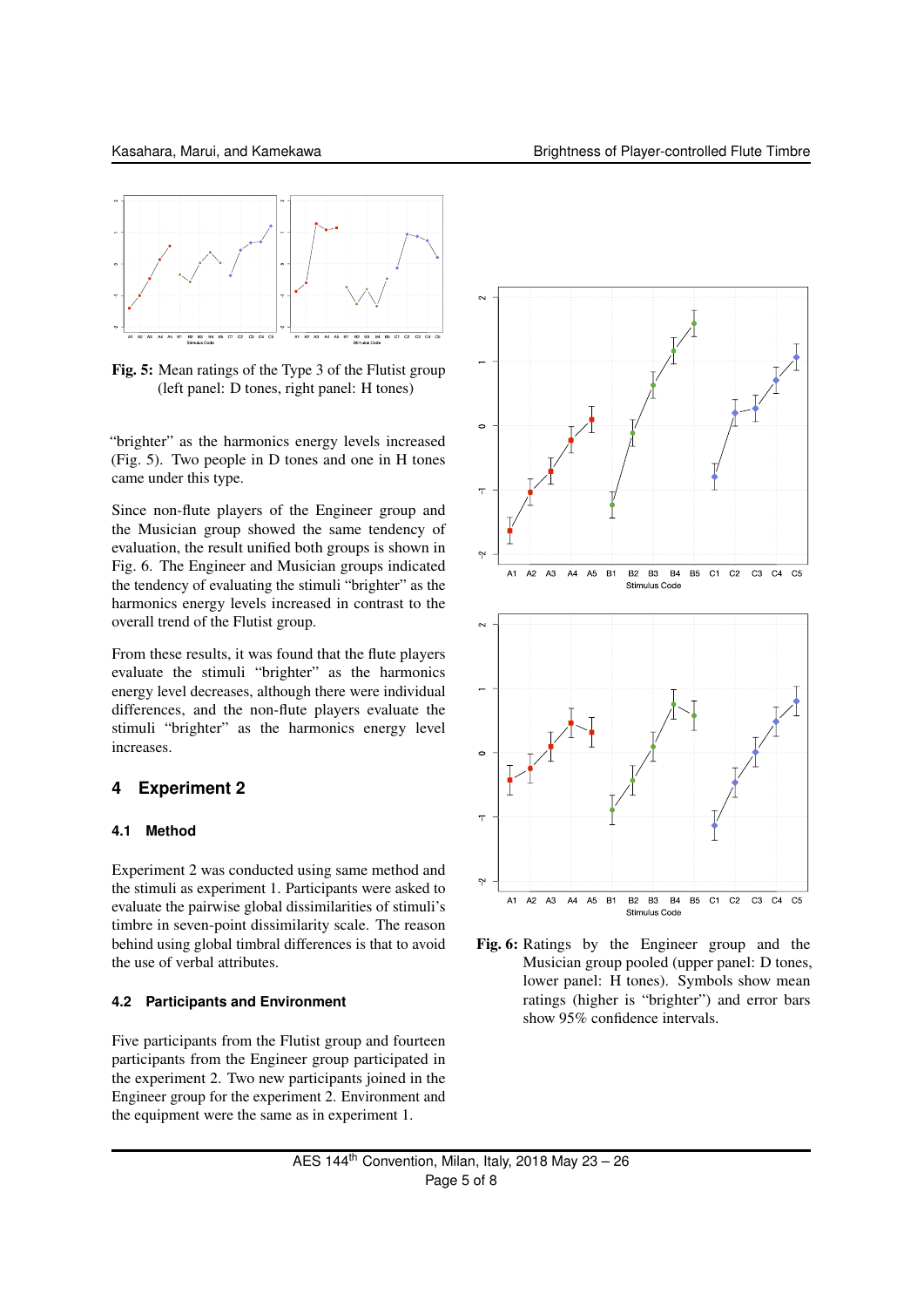| Player A | A1             | A2             | A <sup>3</sup> | A <sub>4</sub> | A5             |
|----------|----------------|----------------|----------------|----------------|----------------|
|          | 2.36           | 8.40           | 10.40          | 12.59          | 15.23          |
| Player B | B <sub>1</sub> | <b>B2</b>      | B <sub>3</sub> | B4             | <b>B5</b>      |
|          | 6.97           | 12.16          | 13.17          | 14.39          | 15.23          |
| Player C | C <sub>1</sub> | C2             | C <sub>3</sub> | C4             | C5             |
|          | 6.74           | 14.30          | 15.08          | 16.22          | 17.31          |
| Player A | A <sub>1</sub> | A <sub>2</sub> | A <sup>3</sup> | A <sub>4</sub> | A <sub>5</sub> |
|          | 9.49           | 8.15           | 13.29          | 13.06          | 14.54          |
| Player B | B1             | B <sub>2</sub> | B <sub>3</sub> | B4             | <b>B5</b>      |
|          | 3.88           | 8.86           | 10.43          | 13.28          | 14.91          |
| Player C | C <sub>1</sub> | C2             | C <sub>3</sub> | C <sub>4</sub> | C5             |
|          | 1.71           | 4.44           | 9.99           | 14.01          | 15.17          |
|          |                |                |                |                |                |

#### Table 2: Stimuli codes and their Harmonics-to-Fundamental Energy Ratio in dB (upper panel: D tones, lower panel: H tones)

# **4.3 Result**

First, collected global differences data were submitted to Hierarchical Cluster Analysis to see whether participants' individual differences were related to the group they belong to. From the result, it was suggested that the effect of group differences was small, thus the obtained global differences data were pooled and analyzed with Multidimensional Scaling Analysis.

The result of the analysis of the MDS revealed two dimensions in the resulting stimulus space as shown in Fig. 7. Stimuli of different harmonic energy levels are generally ordered along the first dimension. Player differences can be seen along the second dimension.

Measures derived from the stimuli were examined. For the first dimension, each stimulus was divided into lowand high-frequency bands at the frequency between the fundamental and the second harmonic (350 Hz for D tones and 750 Hz for H tones). Then the measure indicating the energy ratio of the high-frequency band and the low-frequency band in dB was calculated (Table 2). Although the stimuli include inharmonic components, it represents the approximate energy ratio of the harmonics and the fundamental of each stimulus. We refer this index as HFR (Harmonic-to-Fundamental energy Ratio). HFR becomes higher with the greater energy of the high-frequency bands relative to the energy below and including the fundamental frequency. HFRs correlated well with the first dimension  $(r = .94)$ and  $r = .95$  for D and H tones respectively).



Fig. 7: Two dimensional MDS solution of experiment 2 (upper panel: D tones, lower panel: H tones). The correlation coefficients between the "brightness" rating and each dimensions of MDS are shown as arrows (solid: Flutist group, dashed: Engineer group, dotted: Musician group).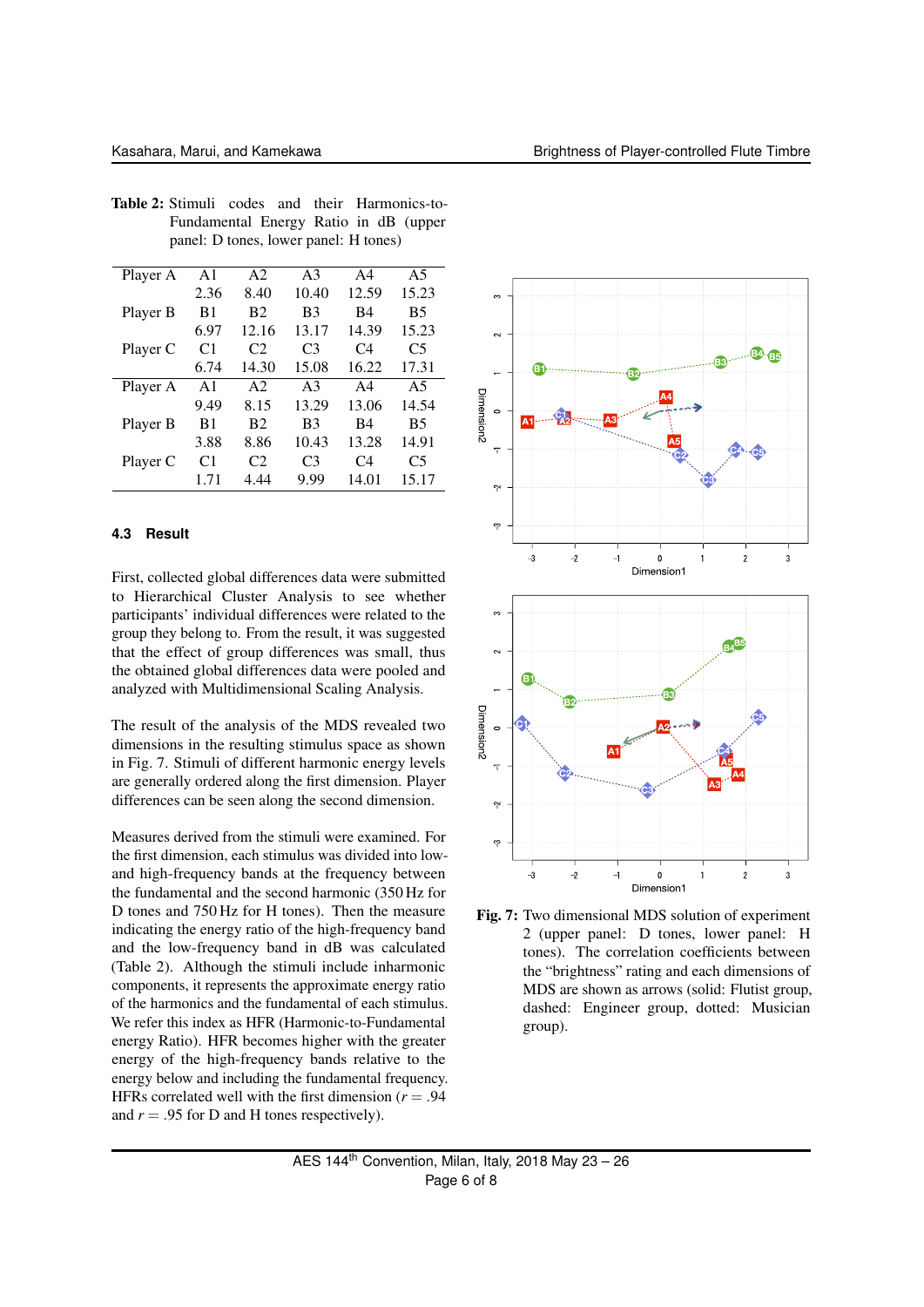

Fig. 8: Noise level calculation using moving median on the spectrum. Light colored lines are the power spectrum of the sound A1, and darker curve is moving median of the spectrum.

For the second dimension, moving median values of the spectrum was calculated. This was done by taking a part of spectrum that has the bandwidth twice the fundamental frequency and the median value of the power was calculated, which was repeated by sliding the band through the spectrum. An example result for stimulus A1 is shown in Fig. 8. Light colored lines are the power spectrum and darker curve is the moving median of the spectrum. It can be seen that the peaks of the spectrum (*i.e.*, harmonic overtones) are smoothed out while retaining the inharmonic parts. The sum of this moving median can be seen as the approximation of the inharmonic energy levels which is related to "breathiness" of a flute tone. We call this index "noise level," and the calculated values for the stimuli are shown in Table 3. The second dimension correlated well with these inharmonic noise levels  $(r = .89)$  and  $r = .73$  for D and H tones respectively).

Through the above analyses, it was found that the harmonics energy level corresponds to the dimension 1 and the noise level corresponds to the dimension 2.

# **5 Discussion**

The correlation coefficients between the brightness ratings in experiment 1 and MDS dimensions obtained in experiment 2 was calculated. Fig. 7 shows the correlation between the rating of brightness of each group and each dimension on the MDS solution as arrows (solid-lines: Flutist group, dashed: Engineer group, dotted: Musician group). The coordinate values

| A1             | A <sub>2</sub>        | A <sub>3</sub> | A <sub>4</sub> | A5             |
|----------------|-----------------------|----------------|----------------|----------------|
| 61.55          | 59.97                 | 60.53          | 60.07          | 60.87          |
| B1             | B <sub>2</sub>        | B <sub>3</sub> | B4             | <b>B5</b>      |
| 61.73          | 63.34                 | 62.96          | 64.14          | 66.47          |
| C <sub>1</sub> | C2                    | C <sub>3</sub> | C4             | C5             |
| 59.66          | 58.97                 | 57.37          | 57.24          | 57.46          |
| A <sub>1</sub> | A2                    | A <sup>3</sup> | AA             | A <sub>5</sub> |
| 55.96          | 53.66                 | 52.58          | 53.92          | 54.74          |
| B <sub>1</sub> | <b>B</b> <sub>2</sub> | B <sub>3</sub> | B4             | <b>B5</b>      |
| 56.11          | 58.94                 | 57.85          | 57.97          | 58.04          |
| C <sub>1</sub> | C2                    | C <sub>3</sub> | C <sub>4</sub> | C5             |
| 53.70          | 53.58                 | 55.98          | 54.36          | 56.47          |
|                |                       |                |                |                |

Table 3: Stimuli codes and their Noise Levels in dB (upper panel: D tones, lower panel: H tones)

of the tips of the arrows correspond to the correlation coefficients. The dimension 1 had a relatively high correlation with brightness ratings in any group and dimension 2 had low correlation coefficient.

However, if we see the correlation values for individual participants, ratings of some participants had high correlation value with dimension 2. In H tones, the maximum absolute value of correlation coefficient between rating and dimension 2 was  $r = .79$ . Therefore, there seems to some participants exist focused on the noise level when evaluating the brightness.

Through the two experiments, the experiences of the flute performance affected the result only when evaluating the stimuli using the word "brightness." However, the reason why the evaluation on the brightness by the flute player is different from nonperformers is yet to be understood. There may be two hypotheses for explaining this results. First is that the participants listened to the same parts of the stimuli regardless of whether he/she is a flute player or not, but the flute players evaluated it in conjunction with the feeling when they play the instrument. When playing the flute, if they want to suppress the harmonics energy levels, they loosen the embouchure or breathe slightly upwards. This may be related to the word of positive impression (in this case "bright"), and thus the word may be used in the different meaning from the other groups. Second is that the flute players were evaluating based on the different acoustic features from non-flute players. In that case, it is necessary to investigate the physical features corresponding to the perception of the brightness for the flute player. However, further